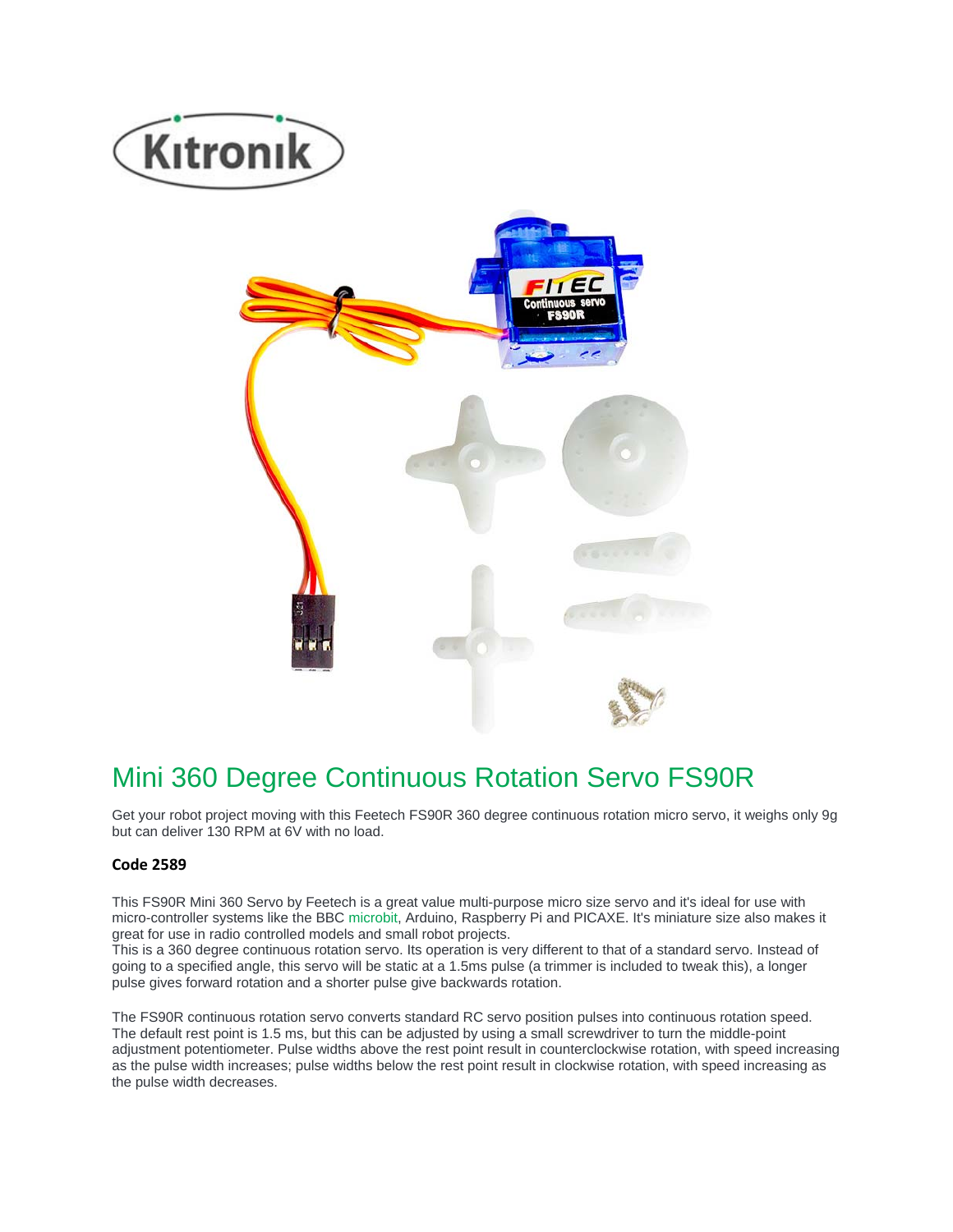It comes with mounting screws and a range of horns to suit most applications. You can use any servo code, hardware or library to control these servos, so it's great for beginners who want to make things move without the need for a motor driver board. These servos are fully compatible with our Servo:Lite board which is also included in the :MOVE mini buggy kit for the BBC microbit.

#### **Features:**

- Great value miniature servo.
- 360 Degree Operation.
- Control horns included.

### **Pin Assignments:**



#### **Contents:**

1 x Mini 360 Degree Servo and accessories.

#### **Dimensions:**

- Length:23.2mm.
- Width: 12.5mm.
- Height: 22mm.

### • Technical Information

#### **Physical characteristics:**

- Weight: 9g.
- Size: 23.2mm x 12.5mm x 22mm.
- Lead Length: 200mm
- Deadband: ±45µs

## **Electrical characteristics:**

- Voltage Range (V): 4.8V 6V
- Max Speed @ 6 V: 130 RPM
- Max Speed @ 4.8 V: 100 RPM
- Stall torque @ 6 V: 1.5kg/m
- Stall torque @ 4.8 V: 1.3kg/m

### **Electrical connections:**

- Red Wire: Positive connection.
- Brown Wire: Ground connection.
- Orange Wire: Signal wire.